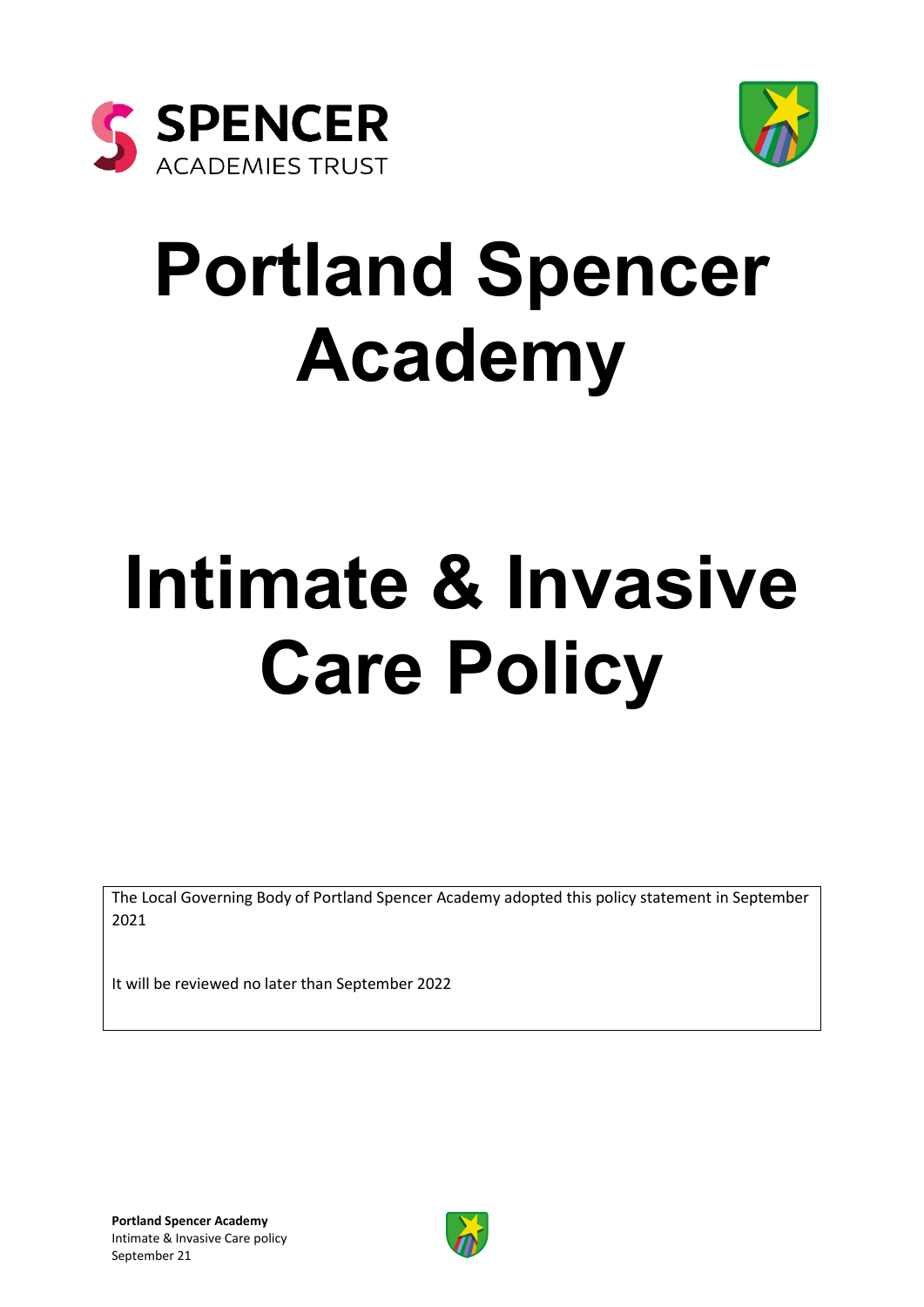#### **Contents**

| Introduction                                       | $\overline{2}$ |
|----------------------------------------------------|----------------|
| 1. Intimate and Invasive Care                      | $\overline{2}$ |
| 2. Definition                                      | 3              |
| 3. Our approach to Best Practice                   | 3              |
| 4. The Protection of Children                      | 4              |
| 5. Concerns                                        | 4              |
| 6. Health & Safety                                 | 4              |
| 7. Nappy/Pull Ups/Pants Changing & Toilet Training | 5              |
| 8. Methods                                         | 5              |
| 9. Equipment Provision                             | 6              |
| Appendix 1: Permission to change letter            | 7              |
| Appendix 2: Record of change                       | 8              |

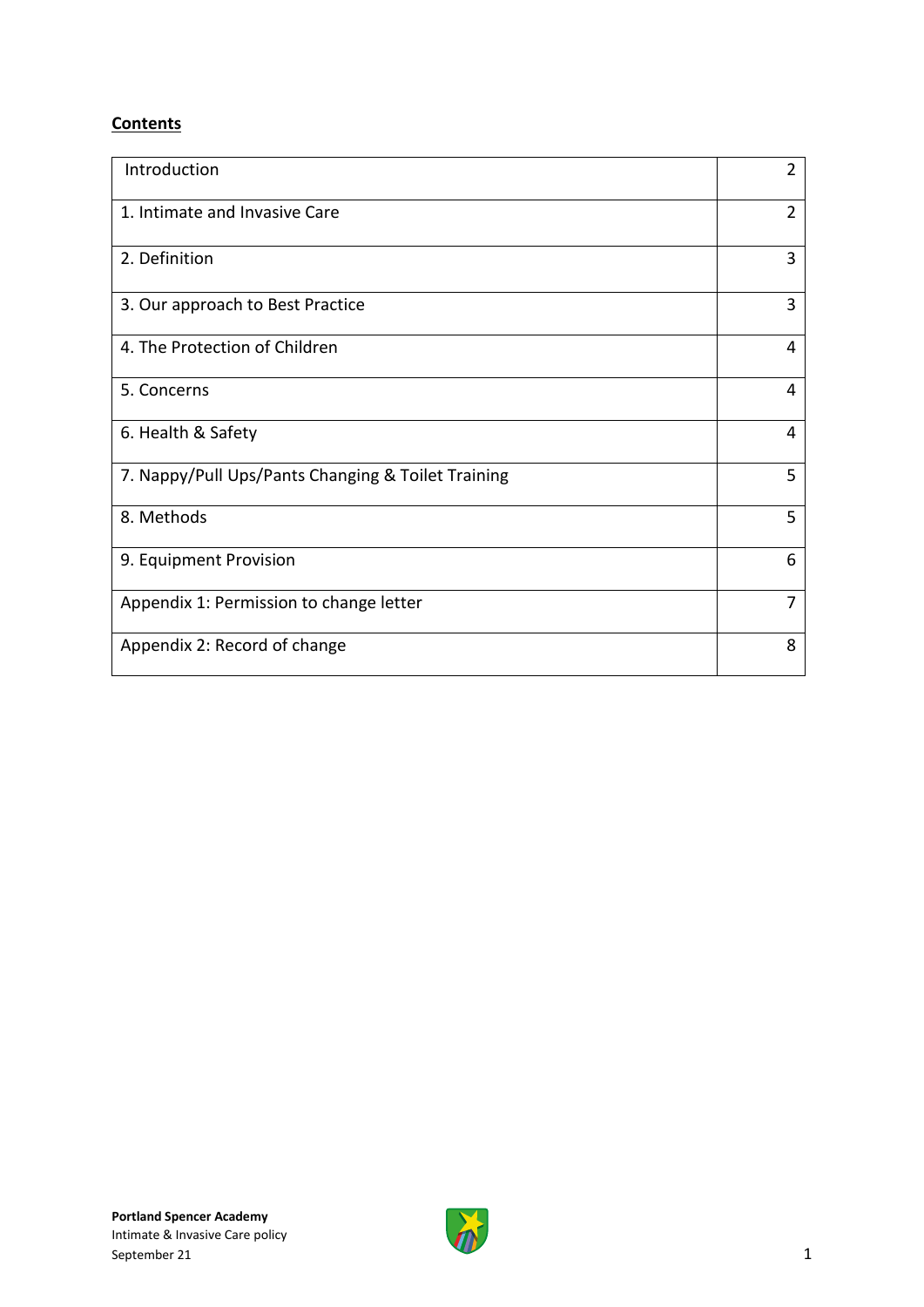#### **Introduction**

Portland Spencer Academy is a mainstream setting. We have nursery and breakfast club provision. We are part of the Spencer Academies Trust.

The Spencer Academies Trust has delegated Full responsibility to the Local Governing Body (LGB) of Portland School for this Policy. It is the LGB's responsibility to ensure this Policy is implemented and reviewed in accordance with statutory and legislative arrangements.

The Spencer Academies Trust may, on an annual, basis undertake audits to confirm that appropriate arrangements are maintained by the Academy.

**Contact details** Portland Spencer Academy Westwick Road Bilborough Nottingham NG8 4HB

Tel: 0115 915 5747

Fax: 0115 915 5746

Email: [admin@portland.nottingham.sch.uk](mailto:admin@portland.nottingham.sch.uk)

Website[: http://portlandspencer.com/](http://portlandspencer.com/)

**Executive Principal:** Mrs Kate Green

**SENDCo:** Mr Dylan Murphy

**Review date:** September 2022

**This policy should be read in conjunction with Administration of medicines and Medical Condition Policy.**

#### **1. Intimate and Invasive Care**

Portland Spencer Academy is committed to ensuring that all staff responsible for the intimate care of children will undertake their duties in a professional manner at all times. We recognise that there is a need to treat all children with respect and dignity when intimate care is given. No child should be attended to in a way that causes distress, embarrassment or pain.

Children's dignity will be preserved and a high level of privacy, choice and control will be provided to them. Staff that provide intimate care to children have a high awareness of child protection issues. Staff will work in partnership with parents/carers to provide continuity of care.

## **2. Definition**

**Portland Spencer Academy**  Intimate & Invasive Care policy September 21 2

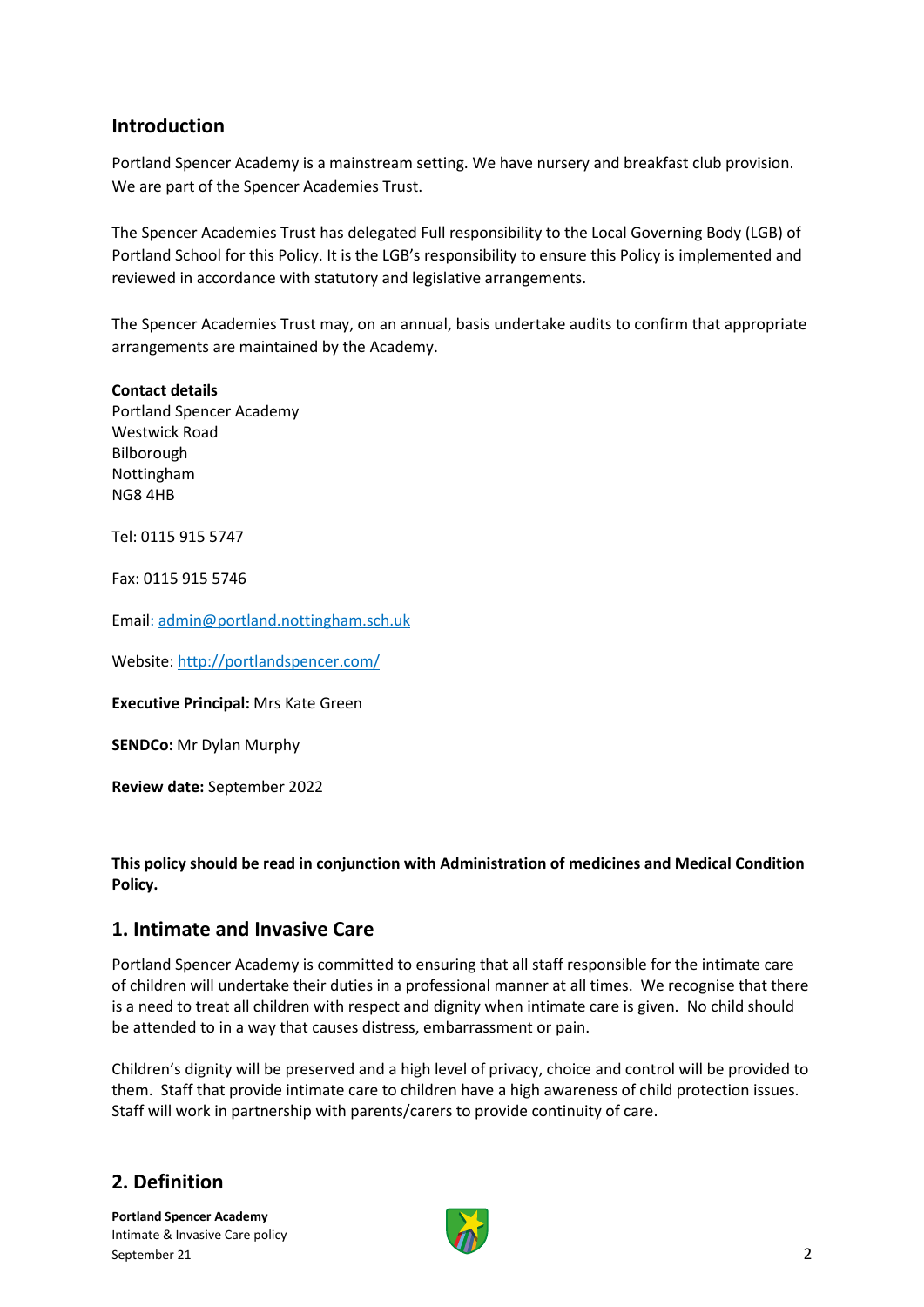Intimate care is any care which involves washing, touching or carrying out an invasive procedure to intimate personal areas. In most cases such care will involve procedures to do with personal hygiene and the cleaning of associated equipment as part of the staff member's duty of care. In the case of specific procedures only the staff suitably trained and assessed as competent should undertake the procedure (e.g. the administration of rectal diazepam).

#### **3. Our Approach to Best Practice**

Portland Spencer Academy is committed to ensuring that all staff responsible for the intimate care of children will undertake their duties in a professional manner at all times. The management of all children with intimate care needs will be carefully planned. The child who requires intimate care is treated with respect at all times; the child's welfare and dignity is of paramount importance.

Staff who provide intimate care are trained to do so (including Child Protection and Health and Safety training in lifting and moving) and are fully aware of best practice. Apparatus will be provided to assist with children who need special arrangements following assessment from physiotherapist/ occupational therapist as required.

Staff will be supported to adapt their practice in relation to the needs of individual children taking into account developmental changes such as the possible onset of puberty and menstruation. Wherever possible staff who are involved in the intimate care of children will not usually be involved with the delivery of sex education to the children in their care as an additional safeguard to both staff and children involved.

In relation to the 'Keeping Children Safe in Education' statutory guidance, Portland Spencer Academy ensures all staff sign and agree to the school's code of conduct (staff behaviour policy) in order to safeguard and promote children's welfare.

The child will be supported to achieve the highest level of autonomy that is possible given their age and abilities. Staff will encourage each child to do as much for him/ herself as he/she can. This may mean, for example, giving the child responsibility for washing or wiping themselves.

Individual health care plans will be drawn up for children who are given planned daily care, as appropriate to suit the circumstances of the child.

Each child's right to privacy will be respected. Careful consideration will be given to each child's situation to determine how many carers might need to be present when a child is toileted.

Wherever possible the child should be cared for by an adult of the same sex. However, in certain circumstances this principle may need to be waived where the failure to provide appropriate care would result in negligence for example, female staff supporting boys in our school, as no male staff are available. Wherever possible the child will be cared for by one adult unless there is a sound reason for having more adults present. If this is the case, the reasons should be clearly documented.

Wherever possible the same child will not be cared for by the same adult on a regular basis; ideally there will be a rota of carers known to the child who will take turns in providing care. This will ensure, as far as possible, that over-familiar relationships are discouraged from developing.

Intimate care arrangements will be discussed with parents/carers on a regular basis and recorded on the child's health care plan. The needs and wishes of children and parents will be taken into account wherever possible within the constraints of staffing and equal opportunities legislation.

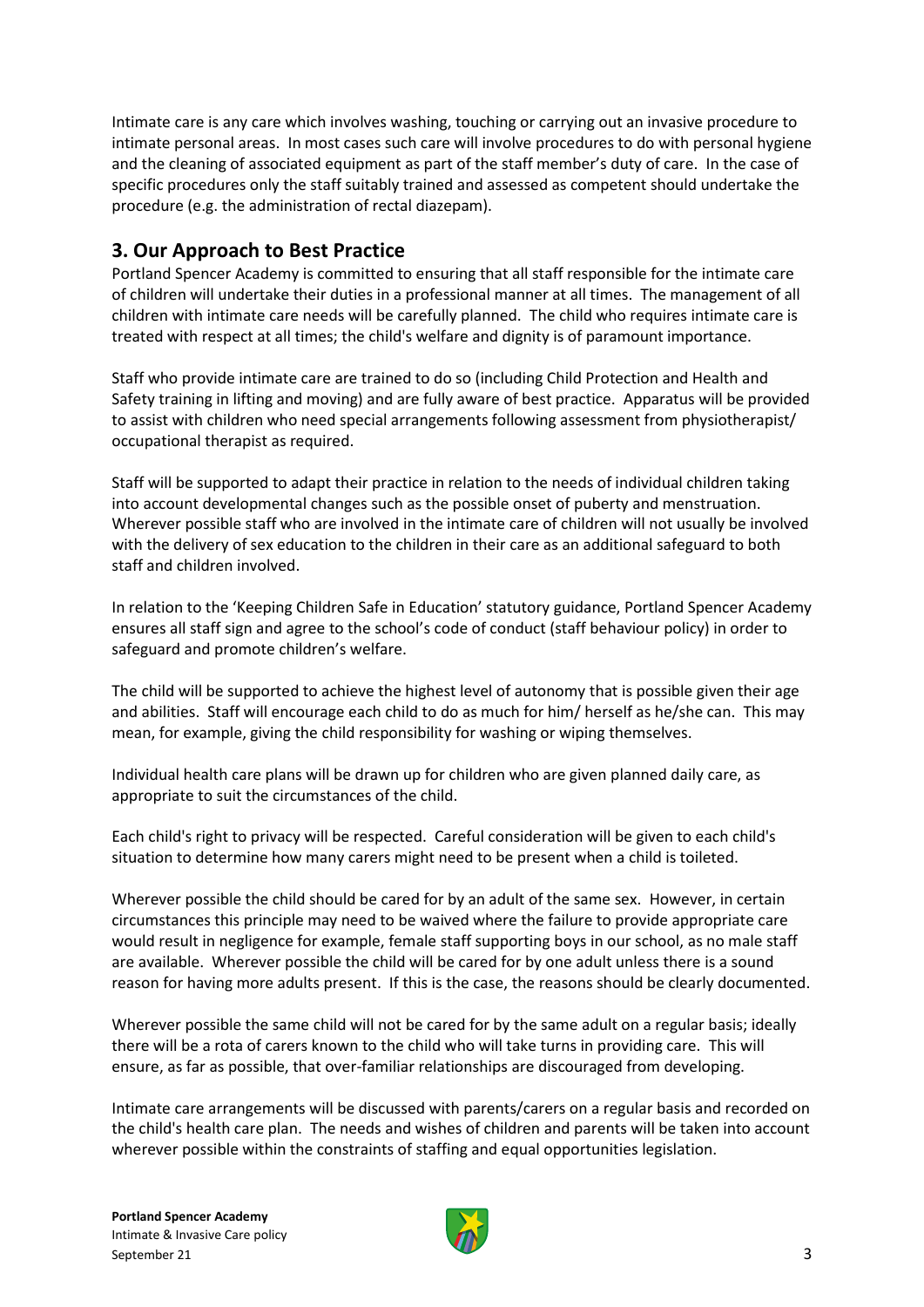#### **4. The Protection of Children**

Education Child Protection Procedures and Inter-Agency/ Multi-Agency Child Protection procedures will be adhered to.

All children will be taught personal safety skills carefully matched to their level of development and understanding.

If a member of staff has any concerns about physical changes in a child's presentation, e.g. marks, bruises, soreness etc. s/he will immediately report concerns to the appropriate manager/ designated person for child protection.

If a child becomes distressed or unhappy about being cared for by a particular member of staff, the matter will be looked into and outcomes recorded. Parents/carers will be contacted at the earliest opportunity as part of this process in order to reach a resolution. Staffing schedules will be altered until the issue(s) are resolved so that the child's needs remain paramount. Further advice will be taken from outside agencies if necessary. Should a child continue to become distressed when being cared for by staff members, we will have no alternative but to call parents to change their child to ensure we do not negatively impact the child's wellbeing.

If a child makes an allegation against a member of staff, all necessary procedures will be followed (see Safeguarding and Child Protection Policy)

#### **5. Concerns**

If, during the intimate care of a child you accidentally hurt them, or if the child seems unusually sore or tender in the genital area, or appears to be sexually aroused by your actions, or misunderstands or misinterprets something, or has a very emotional reaction without apparent cause – let your immediate line manager know about any such incident as soon as possible and complete an incident log sheet and /or safeguarding concern form. Some of these could be cause for concern about the child, or alternatively the child or the parent might possibly misconstrue something you have done.

#### **6. Health and Safety**

When changing a child, the member of staff must always wear protective gloves and a plastic apron. The member of staff must change the child's pad at the frequency requested by the parent/carer in conjunction with consultation with other professionals at review meetings. Parent must provide pads and wipes.

After giving care, take off the gloves, pulling from the wrists and turn inside out as they come away from the hand. Dispose of in the bin. Wash hands.

Always use clean protective clothing for each child.

With invasive care (nasal gastric tubes, Mickey buttons and feed pumps) minimal staff should be used. All staff must be trained. When the alarm goes off at the end of a feed, it should be responded to straight away. Do not draw attention to the child.

Lone working – tell another staff member where you are, who you are with and when you are doing something. This is for your own protection. If you feel vulnerable, have another member of staff with you.

**Portland Spencer Academy**  Intimate & Invasive Care policy September 21 4

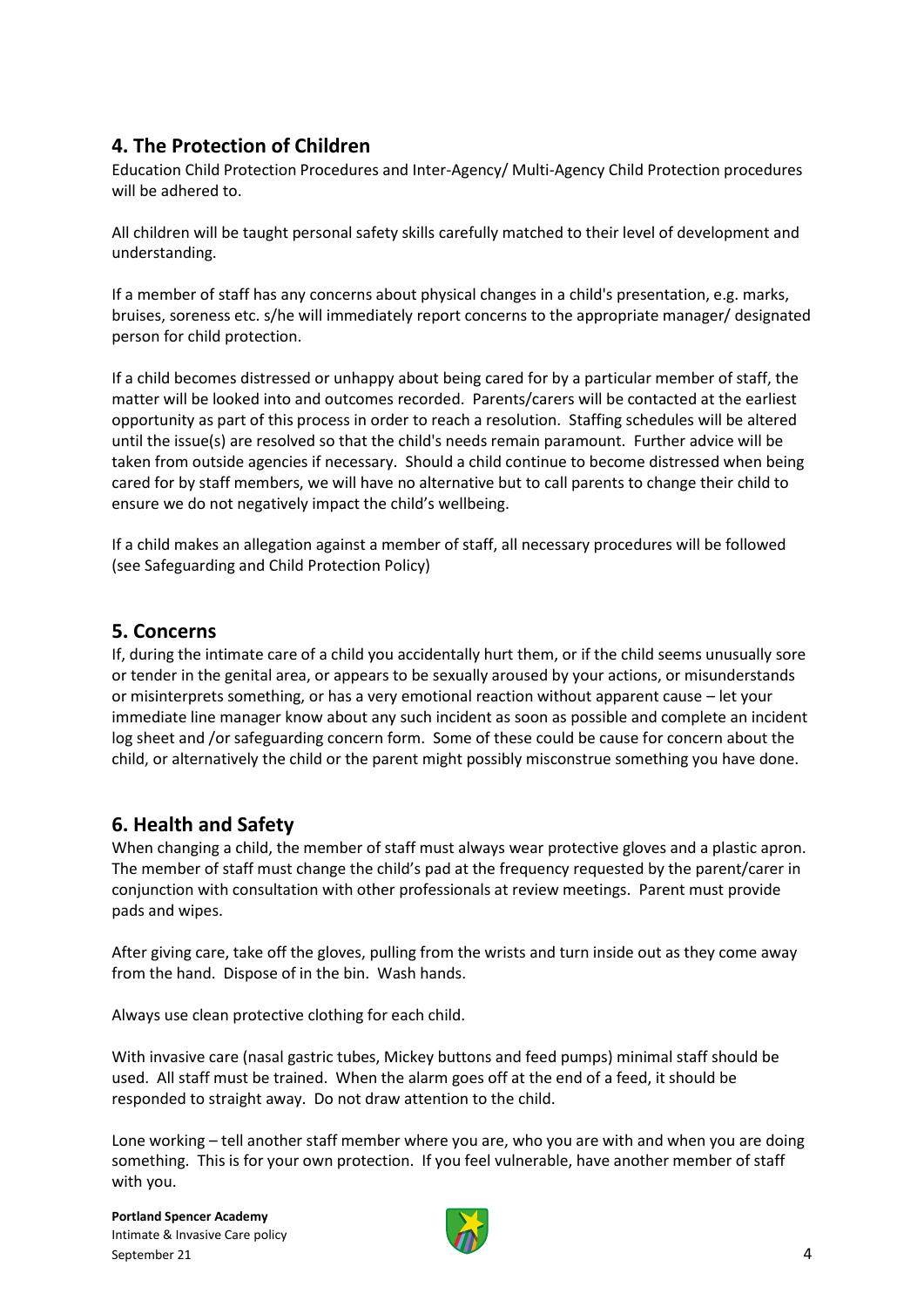Staff should follow a health care plan for children who have Mickey buttons; nasal gastric tube feed pumps, stomas, insulin injections, blood sugar testing equipment, suctioning or buccal medazolan. Only trained staff, who hold a current competence certificate, are able to carry out any of these procedures.

### **7. Nappy/Pull ups/Pants Changing & Toilet Training**

Portland Spencer Academy intends not to deprive any child starting Foundation at the correct time due to them still wearing nappies/pull-ups.

Portland Spencer Academy intends to change nappies if staffing levels allow to ensure that no child is left feeling uncomfortable.

We aim to inform all new parents that the Foundation Unit will come to an arrangement with them to allow their child to start Portland Spencer Academy in nappies/pull ups, also work together with parents to aid in toilet training when the child is ready. We will also aim to change children when required to maintain their comfort but only when staffing levels allow.

We would encourage parents to continue to encourage their child to be toilet trained at school as soon as possible when they are ready for this stage in their development. Children who frequently soil and wet and who have no underlying additional need cannot be regularly changed at school. In this case we will have no alternative but to call parents to change their child.

#### **8. Methods**

- Parents are required to sign a permission form so that staff members can change nappies /pull ups/pants during session time (when staffing levels allow).
- All nappy /pull ups/pants changes are recorded with date, time and staff name in the Changing book.
- If a parent does not sign the permission form, then parents will always be contacted so that they can come and change their child.
- All nappies are disposed of hygienically. Wet/soiled clothing will be returned double bagged to parents for laundering. Parents should send in some suitable bags for school to use. If school items are supplied, please return so they can be used again.
- Lone working tell another staff member where you are, who you are with and when you are doing something. This is for your own protection. If you feel vulnerable, have another member of staff with you. It is acceptable to keep the door open but care should be taken to preserve the child's dignity as far as possible. Standing changes could then take place using the curtain as a screen.
- Put disposable Gloves on
- Change soiled or wet nappy/pants /pull ups
- Clean child with supplied wipes; Wipes and disposable gloves must go in nappy bag with soiled nappy. (children who are not soiled do not usually need a wipe)
- In the event a bed was to be used. Spray bed.
- Wash hands and record in changing book. Children to also wash hands, especially if involved in the changing.
- Remind child at regular intervals to use the toilet, when the child does go give lots of encouragement and praise. After child has used toilet encourage them to wash hands.

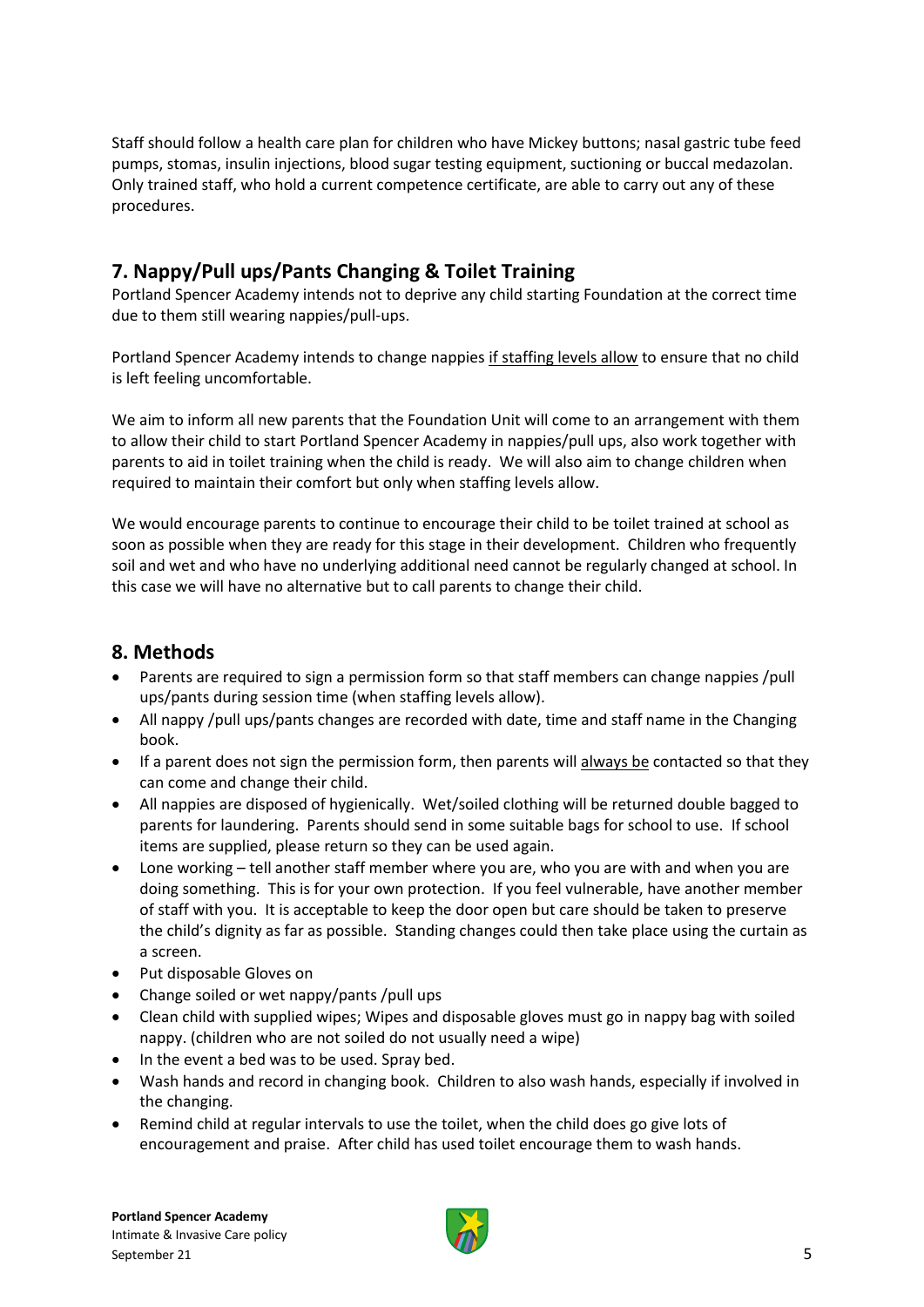- If a child has a toilet accident deal with it without any fuss, and in private, getting child into clean clothes as soon as possible. Do not make the child feel bad or embarrassed about the accident by showing your disapproval.
- An older child will be encouraged to carry out as much of the changing process as they can manage. Eg removing wet nappy/pull ups/pants etc to minimise the amount of care given by the adult. Assistance will be given as required. Children to wash hands afterwards.

#### **9. Equipment Provision**

Parents have a role to play when their child is still wearing nappies. The parent should provide nappies, disposal bags, wipes, etc. and parents should be made aware of this responsibility. Schools are responsible for providing gloves, plastic aprons, a bin and liners to dispose of any waste.

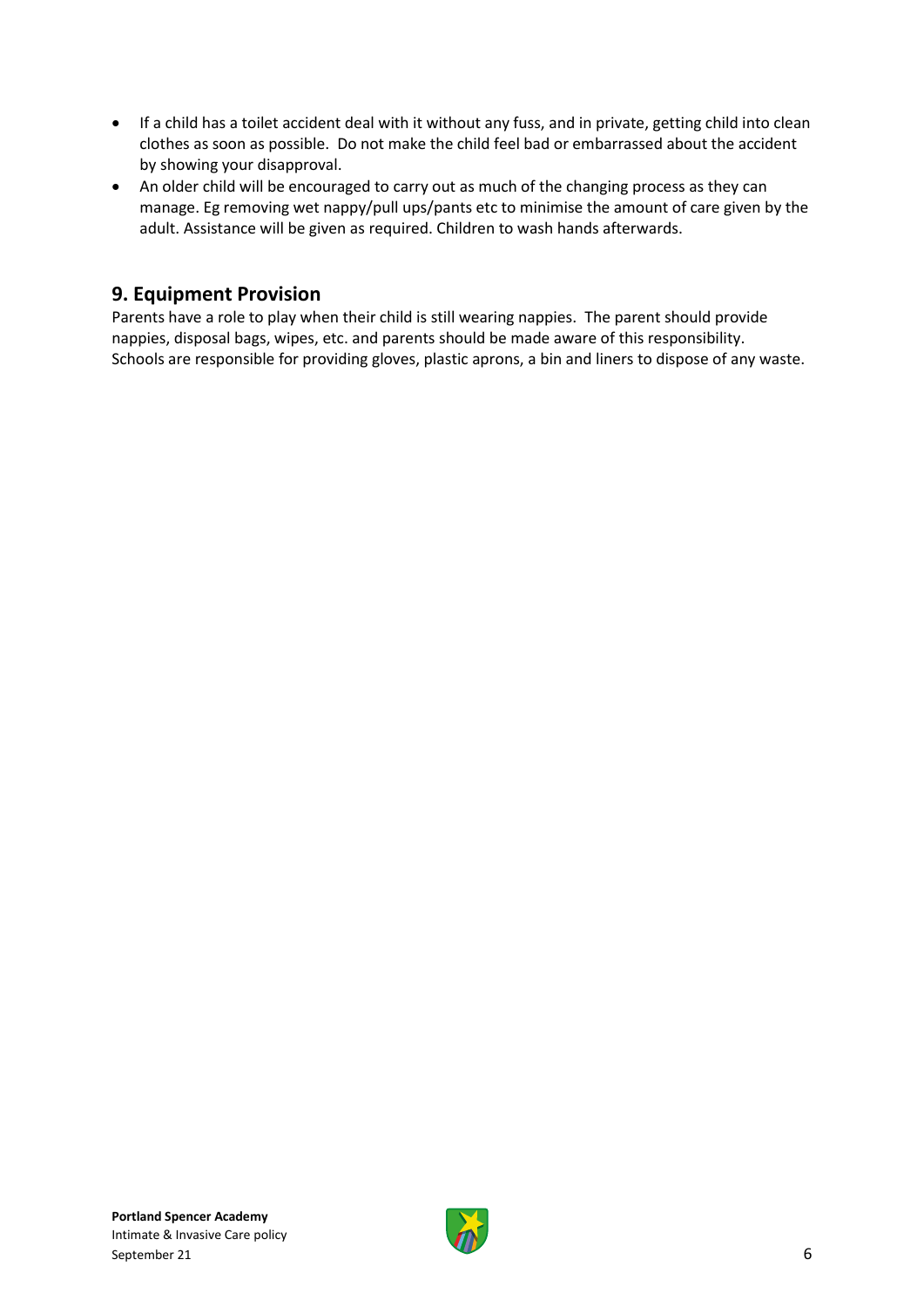#### **Appendix 1: Permission to change letter**

#### Permission to change nappies, pants etc in school

I give permission for my child and the state of the changed at school (when staffing levels allow) according to the school policy on 'Intimate and Invasive Care' and 'Nappy/Pull ups/Pants changing'

A copy of the second policy is attached to this letter for your information.

I understand that I am responsible for supplying baby wipes, pull ups, nappies, bags, dry pants and clothes as necessary for my child according to their need.

I understand that the adult changing my child will at all times ensure the safety and dignity of my child.

I understand that all changing is done in accordance with guidelines on safeguarding and child protection procedures (see policy)

If my child has no underlying additional need I understand that **I am expected to work with school and my health visitor to support my child in becoming reliably clean and dry as soon as possible.**

Date:

Child's Name:

Signed:

Relationship to Child:

\*Please note, if you do not sign and return this form we will not be able to change your child even if staffing levels allow.